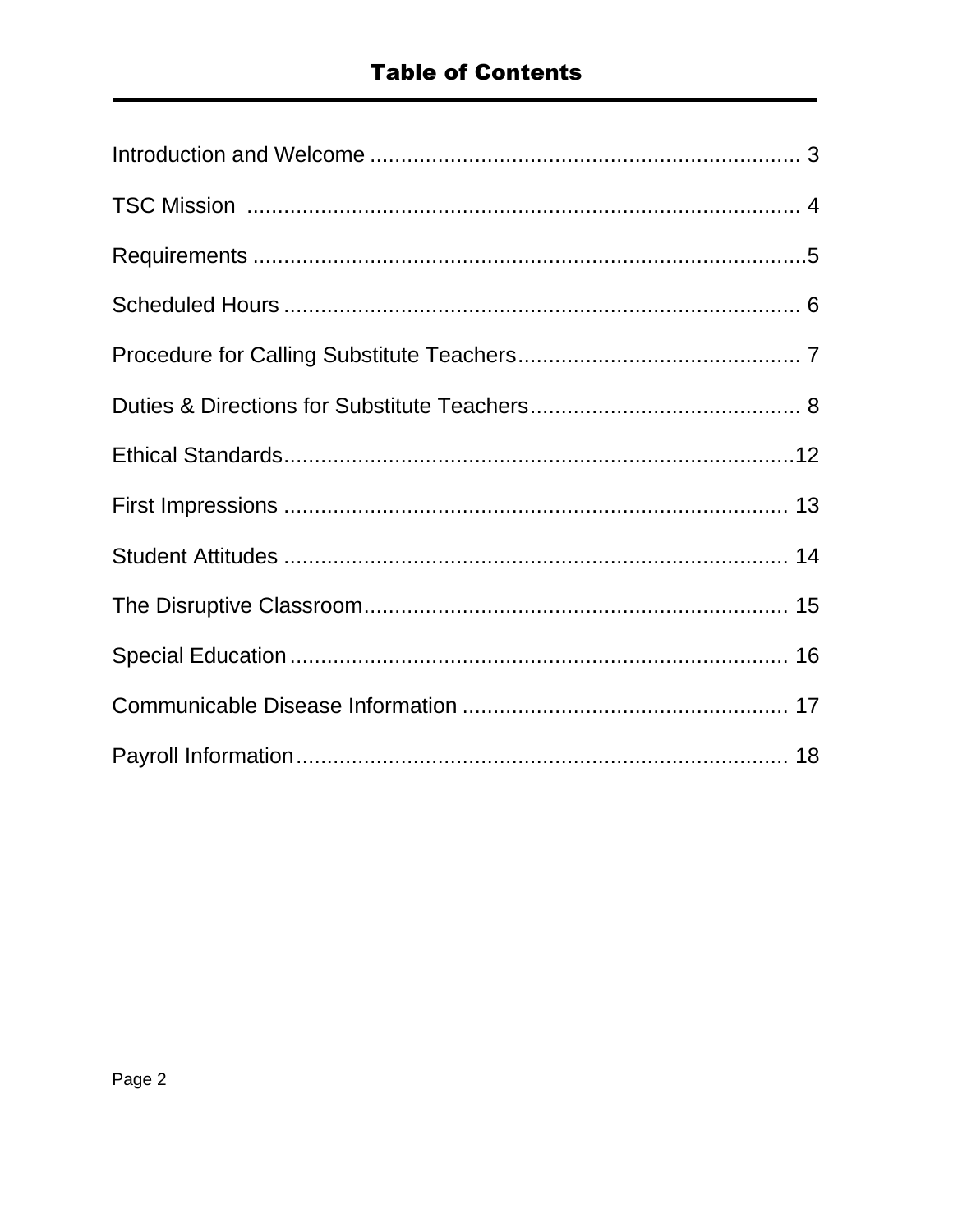#### **Substitute Coordinator**

| <b>Mindy Klotz - Secretary</b> |  |
|--------------------------------|--|
|                                |  |

#### **Substitute Contacts in Buildings**

| <b>Angie Williamson - Secretary</b> |  |
|-------------------------------------|--|
|                                     |  |

#### **Mendy Davis - Secretary Jr. Sr. High School.............................................................574.342.6505**

**This booklet is designed to contain helpful information and tips to the substitute teachers in the Triton School Corporation. We wish to extend to you a cordial welcome as a member of our staff. Should you require assistance at any time during your substitute service, please do not hesitate to contact the school office.**

#### **Triton School Corporation Mission**

To develop students who are literate, responsible, proficient in state and national standards, and college or career ready.

#### **Triton School Corporation Core Values**

 Continuous Improvement High Expectations **Alignment** Shared Leadership Social Responsibility Evidence-Based Decision Making Accountability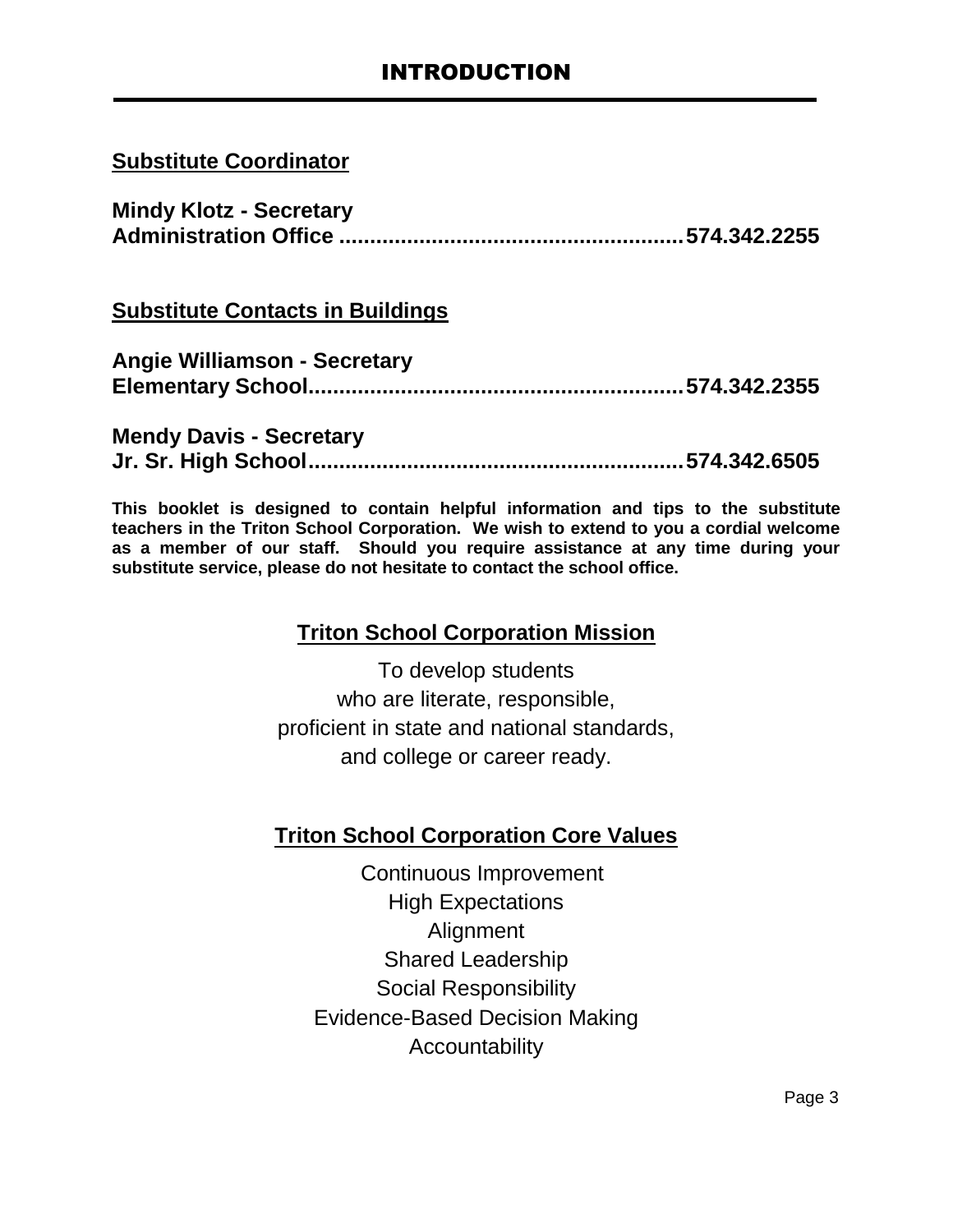#### **License**

All substitutes must hold a valid Indiana Teacher's License or a Substitute Teaching Certificate. Each applicant must furnish verification of 60 college credit hours as well as a copy of their current license.

#### **Background Checks**

TSC requires Expanded Criminal History Checks on every applicant for substitute teaching in our district. This information will be kept in your employee file.

#### **Customary Breaks**

Vacation periods during the course of the school year, as well as summer break, are considered customary breaks within the school calendar. You are not eligible for unemployment during these breaks. If you have questions regarding this policy or the specific dates, please contact the substitute coordinator.

#### **Removal From The Substitute List**

Your name will be removed from the substitute list if one of the following situations should occur during the school year:

**1. Voluntary:** You must notify the substitute office in writing if you wish to be removed from the contact list. Once this information is received you will not be called for service. Should you wish to reactivate your name, you will need to contact the substitute coordinator.

**2. No Service:** Should you sign up to substitute teach and you do not take assignments, accept calls or return messages, your name will be removed after 60 days. Special circumstances and/or arrangements made with the substitute coordinator do not apply to the 60 day period.

**3. Termination:** If the substitute coordinator should receive three (3) complaints from buildings within the district about you, your name will be removed. If a single incident is severe or criminal in nature, it will be decided by the administrators if it is in the best interest of the district to remove your name immediately.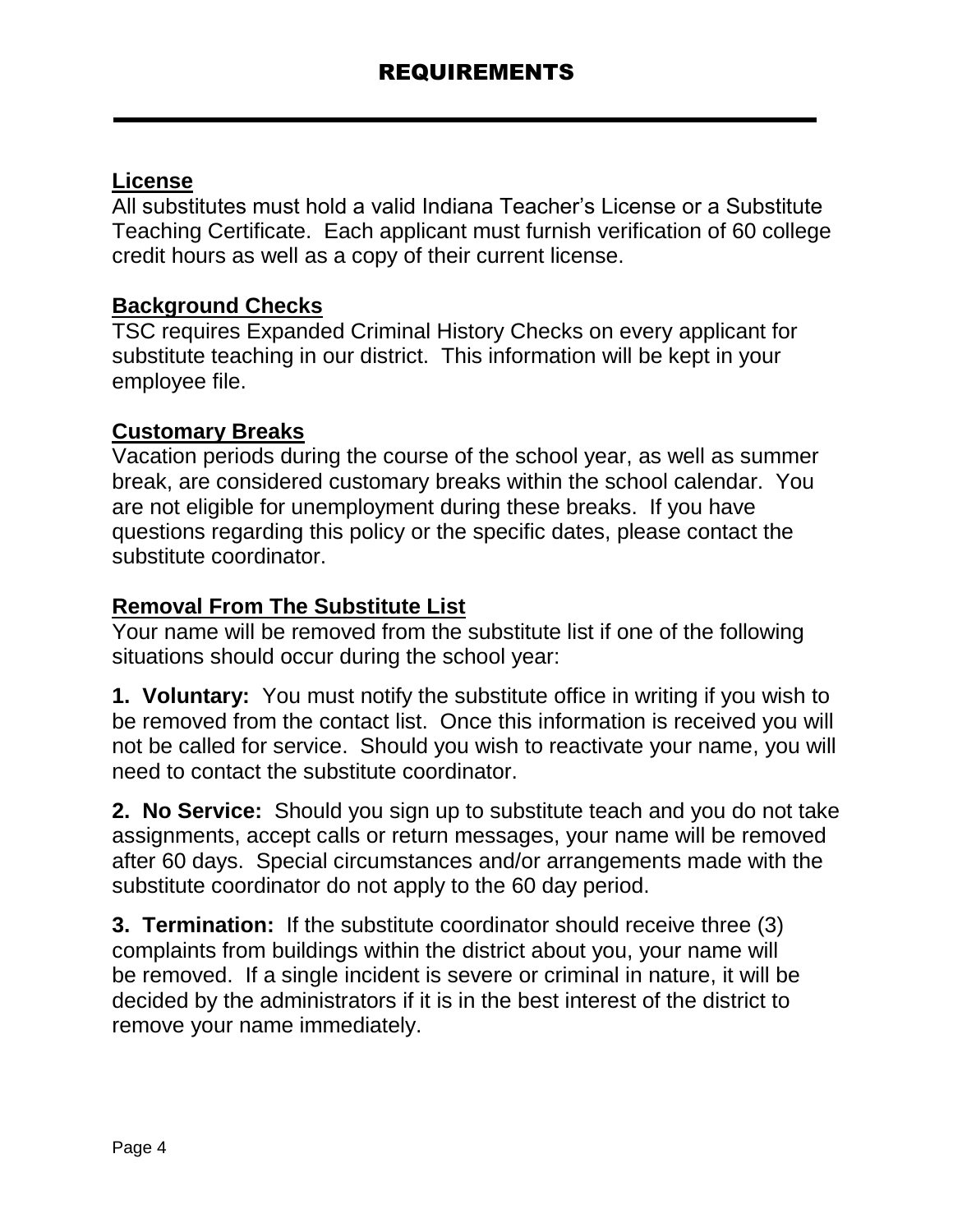### **Please plan to arrive at least 15 minutes prior to posted hours**

#### **Elementary School**

- 7:45 a.m. Outside supervision begins. No student shall enter the building unless participating in the breakfast program
- 7:50 a.m. Breakfast begins
- 8:05 a.m. Early bell
- 8:15 a.m. Late bell students are to be in their seats
- 2:55 p.m. Bus riders are dismissed *(2:35 p.m. early dismissal on Fridays)*
- 3:00 p.m. Walkers are dismissed
- 3:10 p.m. Outside supervision ends. Students not picked up should report to the school office

#### **Jr. Sr. High School**

- 7:50 a.m. Hall supervision
- 8:03 a.m. First bell
- 8:05 a.m. Second bell school begins
- 3:15 p.m. School is dismissed *(2:45 p.m. early dismissal on Fridays)*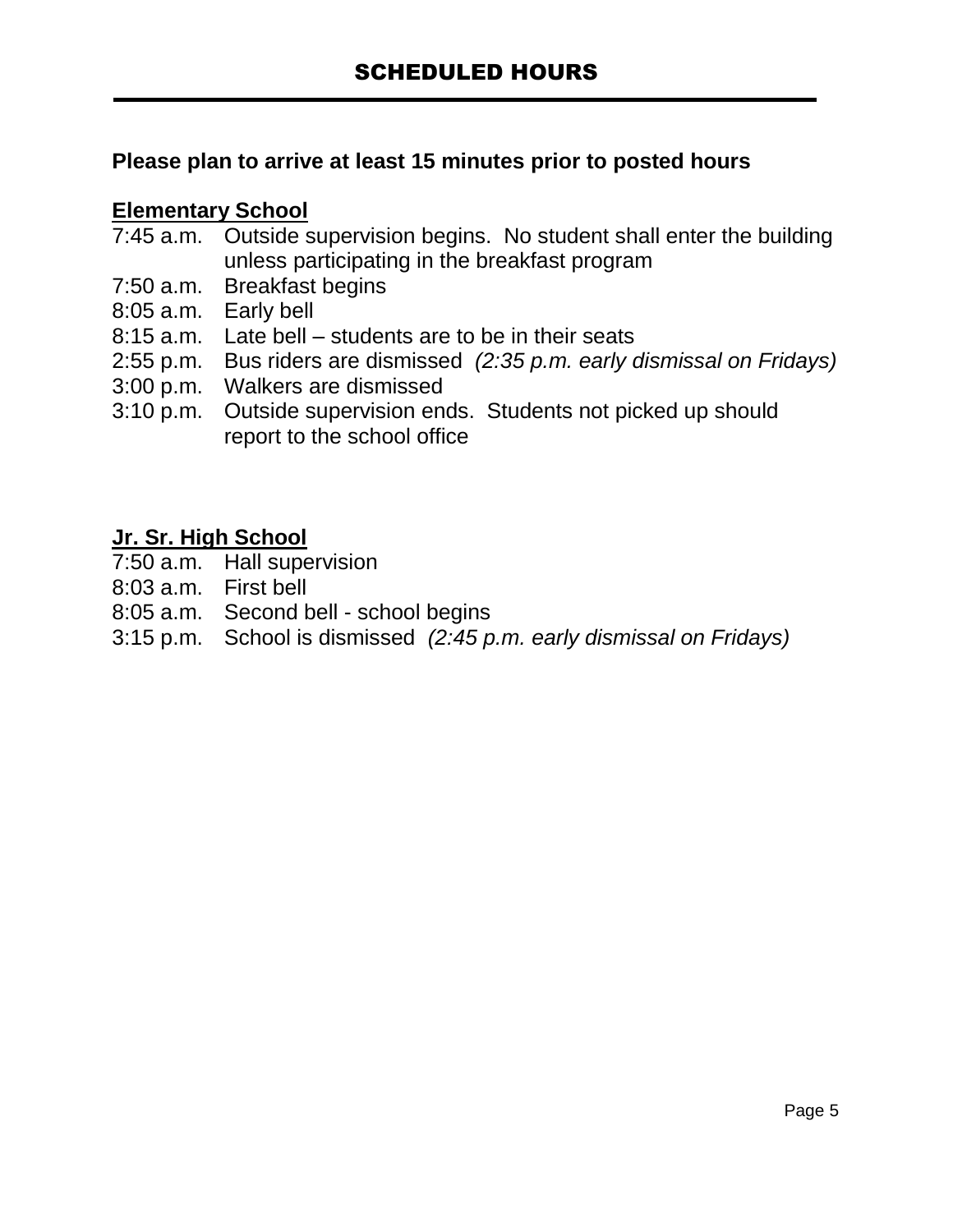## PROCEDURE FOR CALLING SUBSTITUTE TEACHERS

Substitutes are called based on a daily need within the district. Most assignments are on a daily basis. On occasion a teacher may be gone for multiple days and you may be asked to take this assignment for the duration of the absence. If the absence becomes a more permanent need, the building principal will determine all assignments for over 15 days.

Calls for substitutes are made by each building based upon their needs. The elementary uses an automated system to contact substitutes for grades K-6. The high school secretary calls all substitutes for grades 7-12.

It is very important that the district has the correct contact information so that you may be notified of assignments. Please notify the administration office immediately of any address or telephone number changes.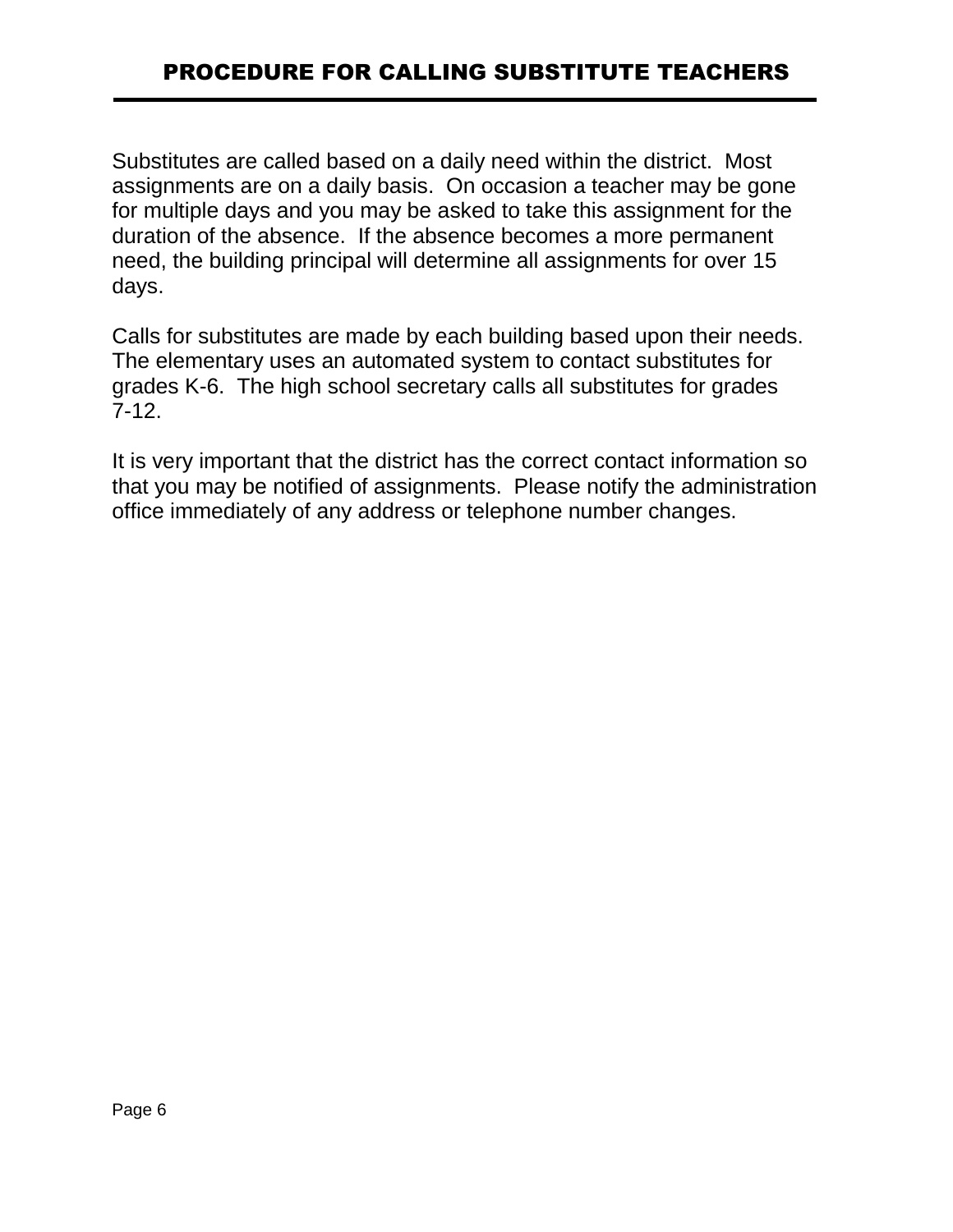#### **Dress Code**

Please dress in a professional and neat manner. Do not dress in the same manner as students. A professional manner sets a good example and will aid in classroom control. You may dress accordingly if substituting for a PE teacher or if you are participating in a field trip that day that requires more casual dress.

#### **Accidents**

Accidents at school are generally minor in nature. Occasionally an emergency will occur requiring further treatment. In case of an accident, notify the principal and/or school nurse immediately so they may take control of the situation.

Should you have an exposure incident with bodily fluids, contact the school office immediately and complete the necessary forms to ensure treatment.

### **Entering the Building**

- 1. Park in designated parking spaces.
- 2. Immediately check in at the main office. You will be required to sign in and will receive a map of the school as well as directions to your classroom. As part of our "Safe Schools" policy, you will be required to wear some form of identification. You must wear the ID at all times while in the building.
- 3. When you enter the classroom, check that you have a lesson plan and seating chart/class list. If not, notify the office immediately.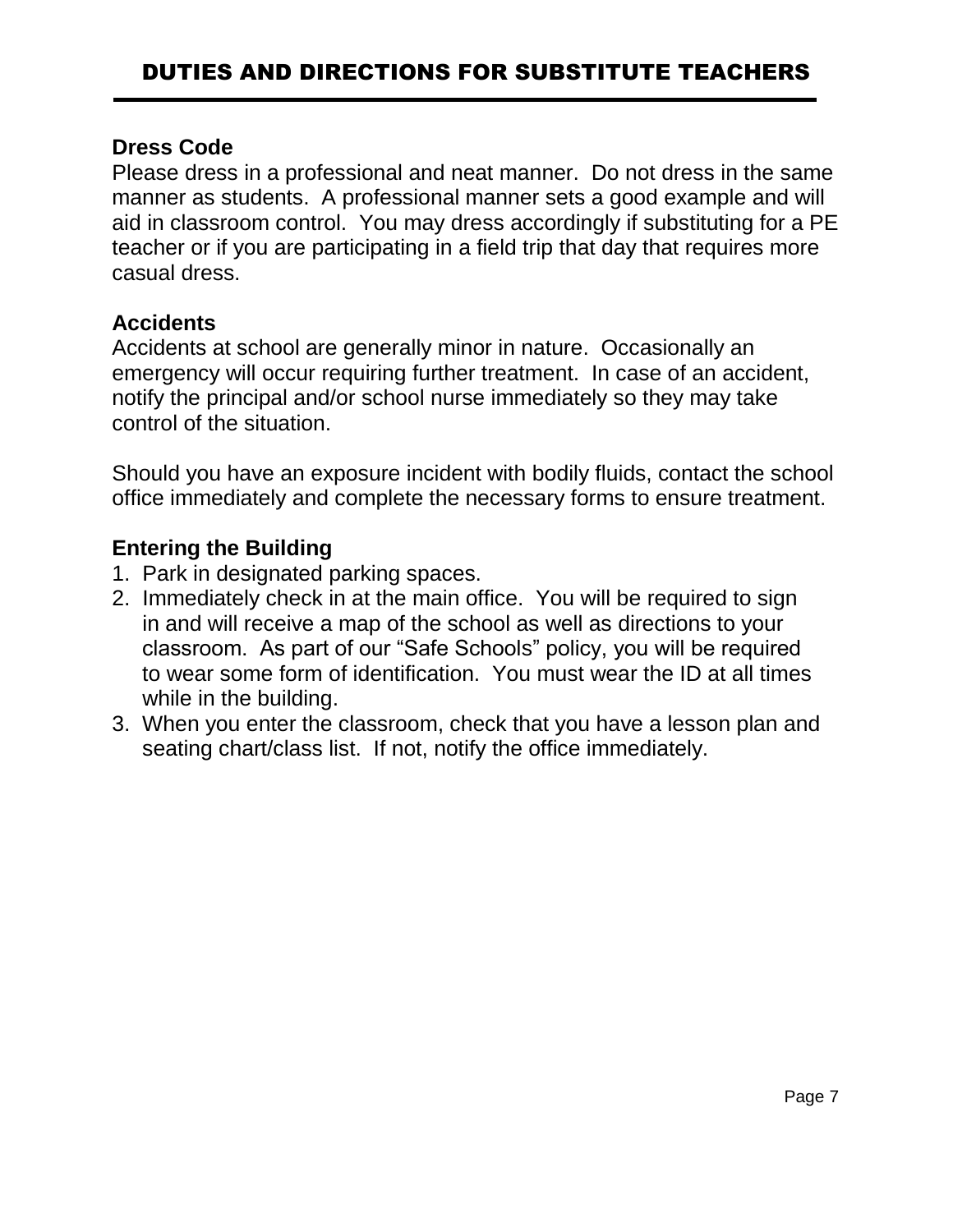## DUTIES AND DIRECTIONS FOR SUBSTITUTE TEACHERS

#### continued

#### **Daily Guide**

- Park in designated parking lots.
- Report to the school office prior to the start of school to let the personnel know you are in the building. You will be issued a substitute name tag and a substitute teacher form to be completed and submitted to the office at the end of the day. Proceed to the classroom.
- The following should be found on the teacher's desk.
	- $\checkmark$  Information regarding special duties
	- $\checkmark$  Changes in schedule
	- $\checkmark$  Lesson plans
	- $\checkmark$  Class record book
	- $\checkmark$  Seating chart
	- $\checkmark$  Time schedules
	- $\checkmark$  Teacher handbook
	- $\checkmark$  Emergency instructions
	- $\checkmark$  "This is how you contact the office..." instructions
- Check fire drill, tornado drill, and emergency evacuation instructions so that you will know which exit to use and are familiar with proper procedures should the need arise.
- Take attendance and record absences. Please be sure to record all tardy students. It is important to write down the number of minutes tardy.
- Introduce yourself to the class and write your name on the blackboard for all to see. Always use Ms., Miss, Mrs., or Mr. as informality can lead to disrespect.
- Follow the regular teacher's plans. Do not take the liberty of neglecting, adding to, or omitting any part of the plans they left you. Follow the regular teacher's instructions on giving assignments, tests or quizzes, or working in groups. If circumstances arise that prevent you from carrying out the plan, try to determine those circumstances in advance. If in doubt, then ask questions of another teacher or an administrator.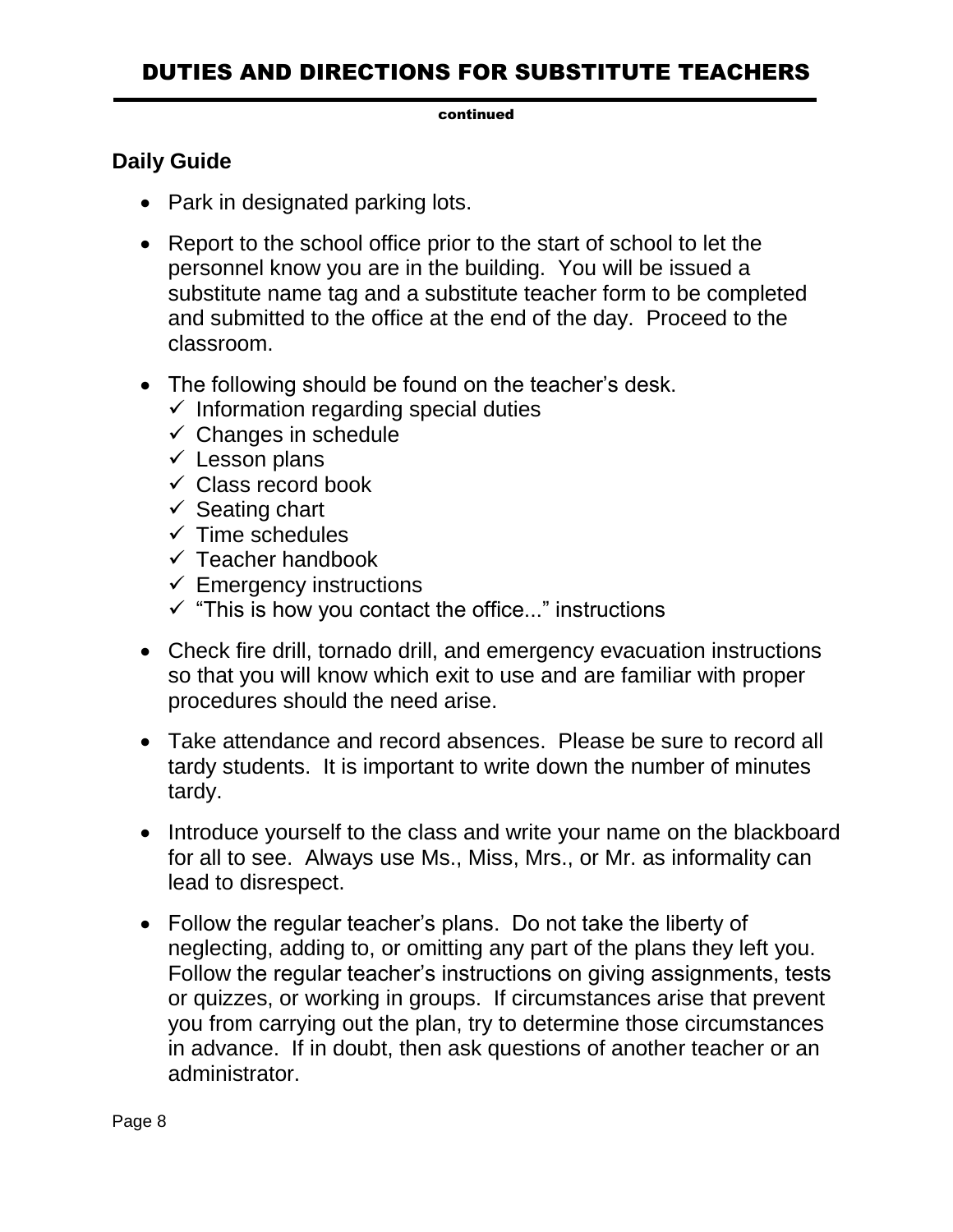## DUTIES AND DIRECTIONS FOR SUBSTITUTE TEACHERS

#### continued

- Grade daily papers and leave comments concerning the day's progress and assignments given. Do not record grades in record book.
- TSC expects all staff members, teachers and substitute teachers to exhibit professional behavior at all times; therefore, you should make every effort to be a good role model.
	- $\checkmark$  Dress in clean, school-appropriate attire
	- $\checkmark$  No personal internet or cell phone usage in class
	- $\checkmark$  No physical handling/grabbing of students
	- $\checkmark$  Student supervision is necessary at all times. walking the room is recommended. No reading, knitting, etc. as these activities distract from classroom duties
	- $\checkmark$  Never allow students access to the teacher's desk, file cabinets, drawers, or other storage areas. Students are never permitted access to the teacher's computer
	- $\checkmark$  Do not send students on personal errands
	- $\checkmark$  No student should leave the room without a pass
	- $\checkmark$  Never use profanity
	- $\checkmark$  Never talk about individual students or staff members
	- $\checkmark$  Never yell at students
	- $\checkmark$  Never use putdowns or sarcasm

#### **Supplies and Materials**

- 1. Secure from the office any supplies not found in the classroom.
- 2. Report any damage to any equipment or materials to the office as soon as possible.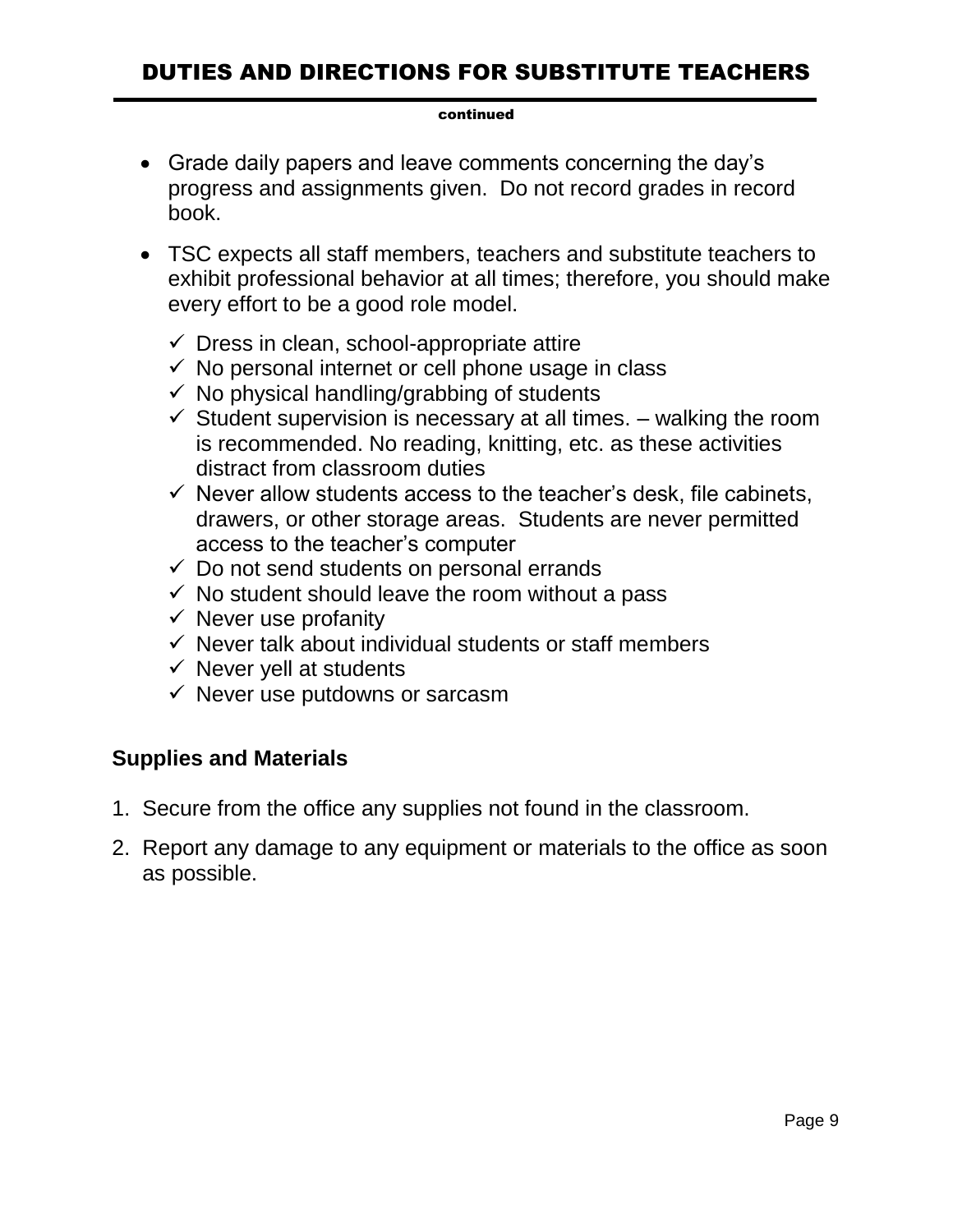## DUTIES AND DIRECTIONS FOR SUBSTITUTE TEACHERS

#### continued

#### **Class Control and Discipline**

- 1. Maintain maximum classroom control at all times.
- 2. Please remember that you are responsible for the students assigned to you. Know where they are and what they are doing at all times.
- 3. Do not hesitate to ask questions of other teachers about how to proceed with any situation in your assigned classroom. It is an indication that you realize your responsibility and wish only to do the best job possible serving our students.
- 4. Notify the principal if disciplinary assistance is needed.
- 5. If you cannot leave the room, call or send a third party for help.
- 6. Discipline will be handled by the regular teacher upon return.
- 7. Refrain from sending students to nurse's office unless there is an obvious need.

#### **End of Day**

- 1. Please stay until students have been dismissed. If you have a planning period at the end of the day, please be sure to check at the office to see if you are needed elsewhere in the building.
- 2. Leave the teacher' s desk and room in order
- 3. Make detailed notations about any and all situations with students for the regular teacher. They need to know when their students misbehave.
- 4. Return equipment and materials to their proper place.
- 5. Shut down the classroom computers.
- 6. Close the windows, turn off lights, and close the classroom door.
- 7. Check with the principal or secretary to see if your services are needed the following day.
- 8. Submit completed substitute form to the office along with your name tag.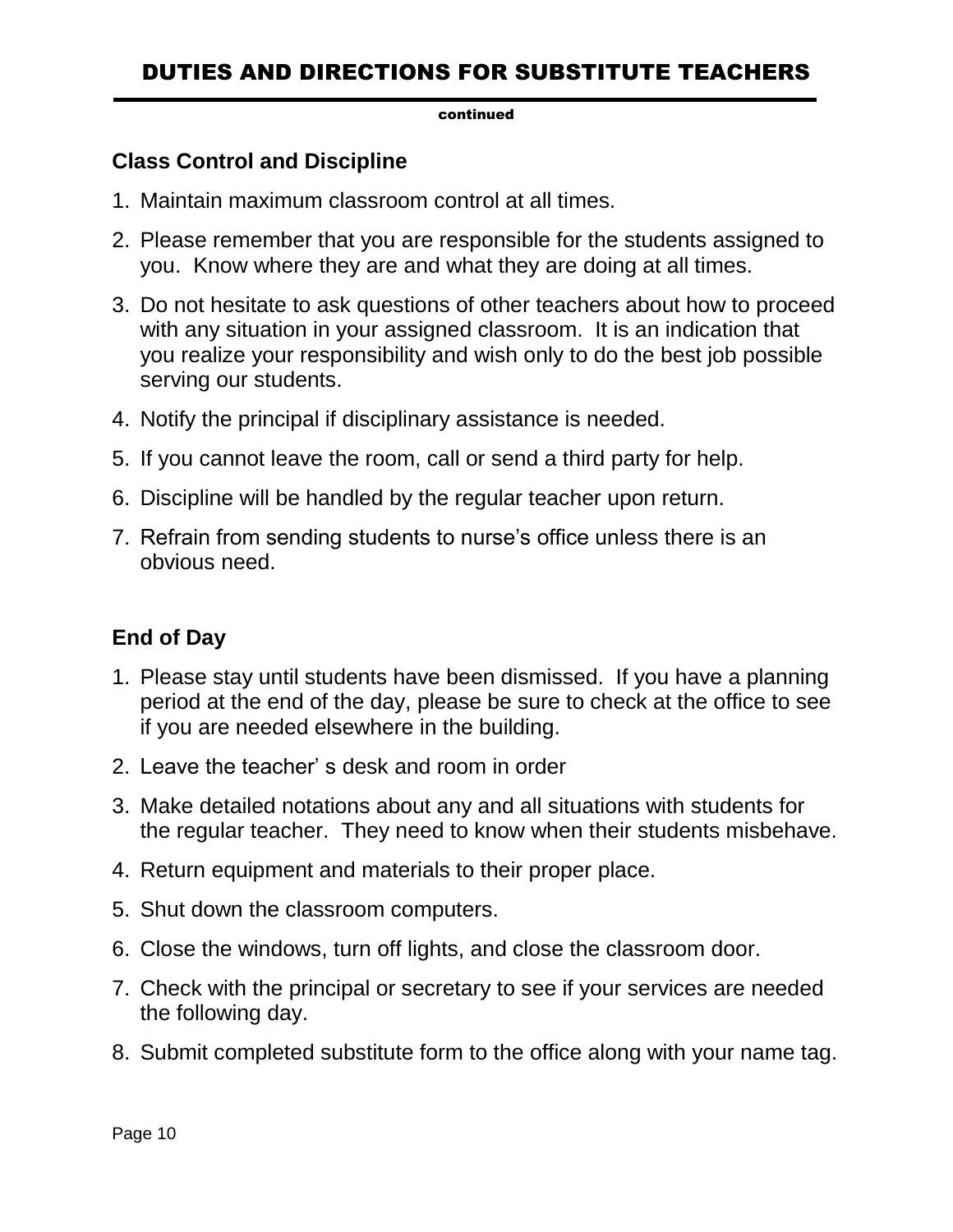- 1. Recognize, as a substitute teacher that you are a member of the professional staff serving the community.
- 2. Accept a substitute call as an obligation unless illness or some emergency prevents acceptance.
- 3. Allow other staff members to help you and express your appreciation for their help.
- 4. Consider all records confidential.
- 5. Substitutes should not be critical of the schools, principal, or the regular classroom teacher, as this leads to a poor relationship between the staff and substitute teachers. Make all observations or suggestions to the principal of the school.
- 6. Avoid commenting to others on progress of students or work of teachers.
- 7. Consider yourself a teacher and not a substitute.
- 8. Reading a book, surfing the web, etc. while in charge of a classroom is NOT acceptable.
- 9. When you accept a substitute assignment, you have made a commitment to do a job – do it to the best of your ability!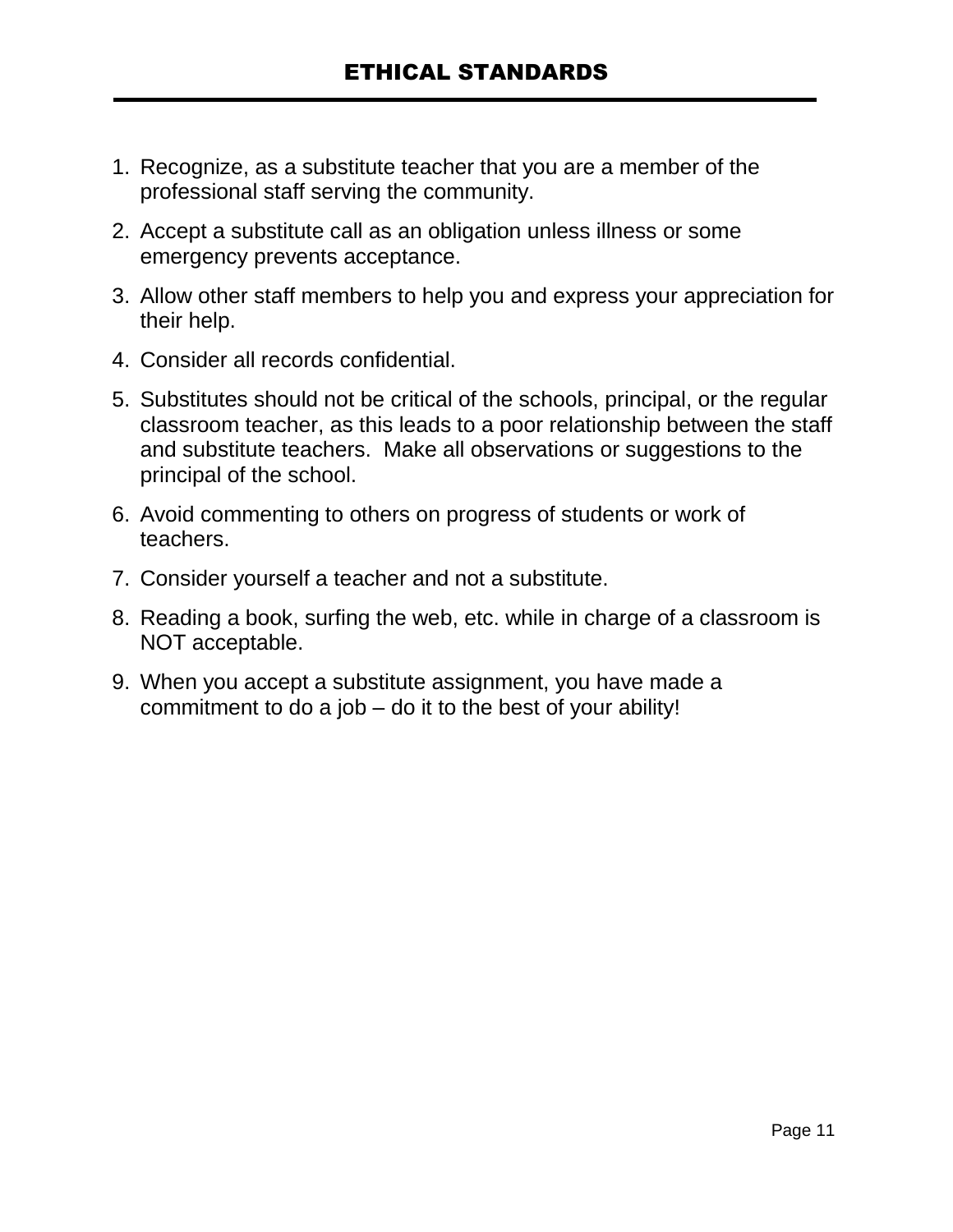Until you are thoroughly familiar with the atmosphere of any given school, it is best to avoid extremes. Your appearance, the way you structure your teaching, and the way you relate to others will be less conspicuous if the pattern follows the norm rather than any extreme. Adaptability and flexibility should be your characteristics.

Arrive at the school early enough before classes to give yourself time to become oriented and relaxed. Check the fire drill procedure for your room and be familiar with the school's emergency procedures. Find the location of the class roster/seating chart, lesson plan, as well as necessary supplies, materials, and equipment you may need during the day. Familiarize yourself with the location of the media center (library), closest restroom for students, cafeteria, staff lounge, and the bus drop-off/pick-up location. It is easier to find these places prior to the students' arrival in your classroom. Once students have started to arrive, you should not leave the classroom area unless instructed by an administrator.

As you greet the class, introduce yourself. Once you begin the lesson plan, be friendly and understanding, but firm. Start out with a positive attitude. If you fully expect the class to behave well, there is the likelihood that they will behave well. Students generally live up to what is expected of them. Look on your assignment as fun, challenging, and an opportunity to work with and help young people. They can sense immediately whether you have their best interests in mind.

You will have set the pace for the class within the first five minutes. You should be positive, pleasant, and firm. Sometimes a smile is all it takes. But you should also have the courage of your convictions as to how the classroom will progress. Once you have announced plans for the day, you should not accept "we did that yesterday". Instead, explain that there is always more to learn and offer optional activities for those who finish early. Develop enough confidence to avoid such crutches as "your teacher says you have to do this". The class will respect you more if you stand on your own principles and make it clear that you are there to provide continuity in learning.

If all of this is done in a good and calm manner, you may be surprised at how quickly the class settles down to the business of learning. Students may resent a substitute who hands out mountains of work just to keep things quite. They prefer a day with some structure and order in which they can actually accomplish something and continue their daily studies.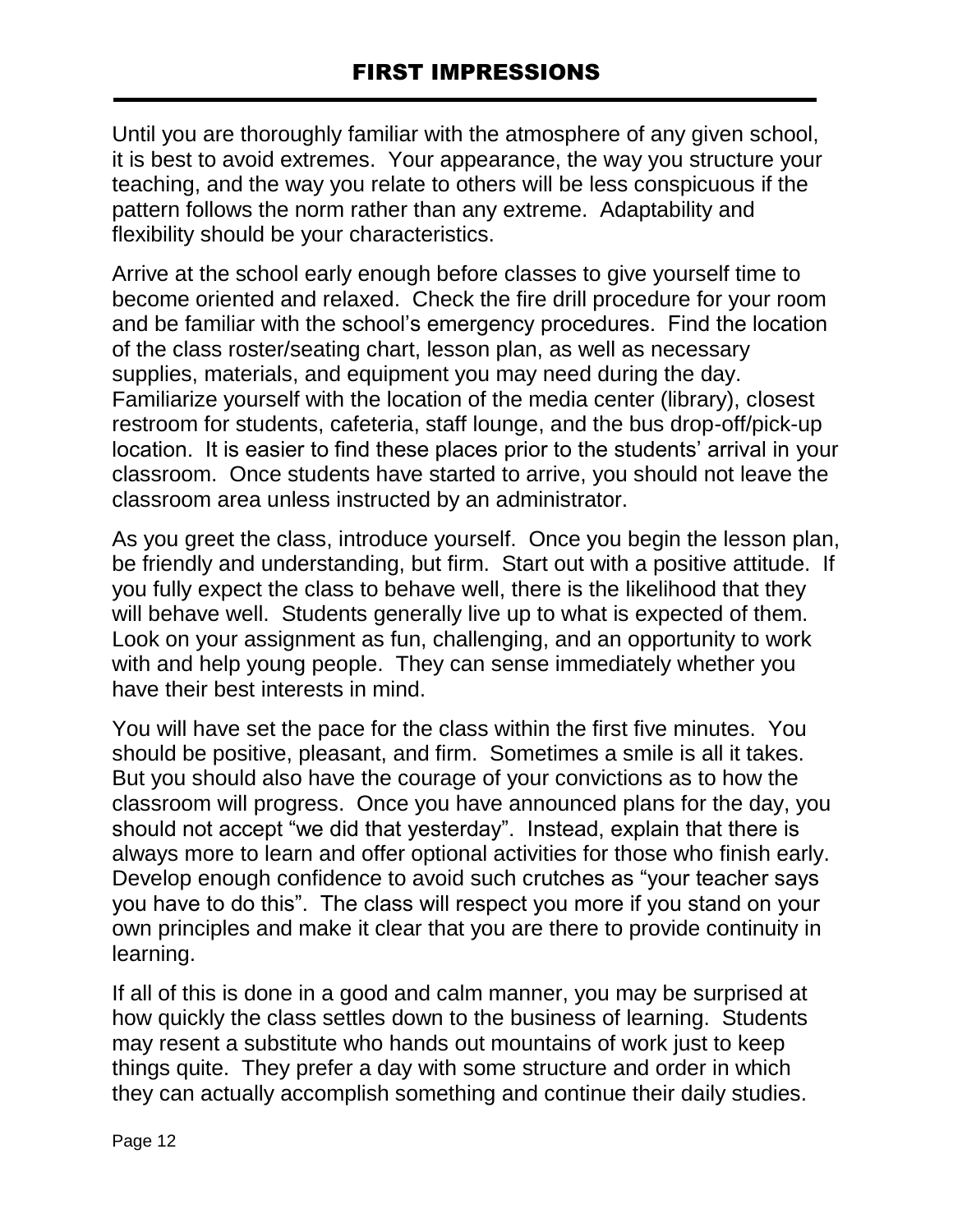From the students' point of view, seeing a substitute teacher in the classroom means the day will at least be "different". If they do not know you, they do not know exactly how different it will be. It is natural to expect that the students may be apprehensive too.

In the primary grades the young children may actually fear the new adult they see. Some may even cry. One substitute who specialized in these grades maintains that honesty laced with kindness and warmth usually eases the situation. She tells the children honestly "your teacher is not feeling well today so I am here to be your teacher. I want you to help me." If one child seems especially distressed, she may ask that student to sit near her and be the special helper. Temporarily taking the child away from the group prevents apprehension from spreading.

Secondary school students have already had numerous experiences with substitute teachers. Most of them usually take the attitude that this day will be easier and perhaps they can sit next to a friend instead of according to the seating chart.

Perhaps the crucial factors in their attitudes are:

- 1. Knowing the substitute and knowing that the substitute expects learning to continue.
- 2. Knowing the regular classroom teacher leaves work and expects it to be done.
- 3. Knowing the work will be checked by the regular teacher.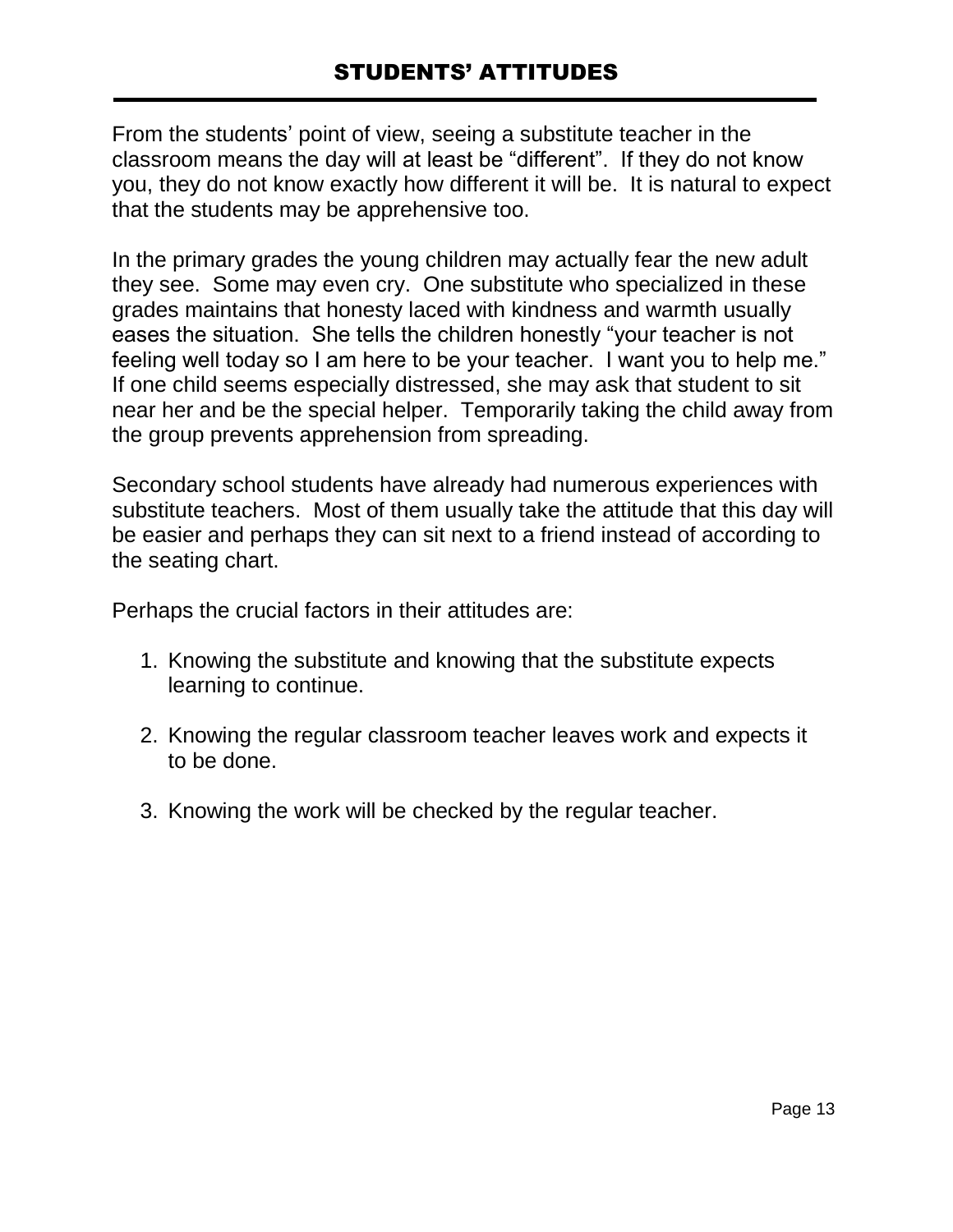Every student is an individual, and every combination of students has a unique chemistry and set of reactions. There is no absolute rule on how to deal with disruptions. Your disciplinary methods must often change from one case to another depending on how you appraise the situation. It is important for you to know that under no circumstances should physical or verbal punishment be used to discipline a student. The most common cause of misbehavior is a lack of adequate lesson plans. If students are kept busy learning, they will not resort to antisocial behavior. Your job is not merely to keep them quietly busy, but to guide learning.

If only a few students are disrupting the class, it usually helps to isolate the leader, but not in such a way that you give him/her a stage on which to continue to draw attention.

If the entire class becomes so disruptive that learning cannot proceed, assistance should be sought from the school administration. You should always remember that disciplinary problems arise most frequently when student perceive that there is nothing better to accomplish. Your competence as a teacher and your ability to interest a class in learning are your best defenses against behavioral problems. A class that is interested in what is being taught will squelch a potential ringleader; a bored class will applaud the individual.

Use your spare time to improve your competence. Learn how to operate instructional equipment during a planning period. Use time between classes to find out what the class has been working on recently.

You have a decided advantage if you are regularly assigned to the same school because of your competent performance. Your task is easier when you know the students and they know you. Along with your competence, your next best assets should be an open mind and a sense of humor.

- Be fair; be reasonable
- Respect the students; give the students the benefit of the doubt
- Always be ready to show students that you are interested

Your attitude and tone of voice will set the mood for the day. When they see you are not going to fight them, you begin to build rapport.

Substitute teaching can be a very satisfying job. If you can carry out your responsibilities in an atmosphere of relaxation and enjoyment, you will go home each evening feel you have been successful.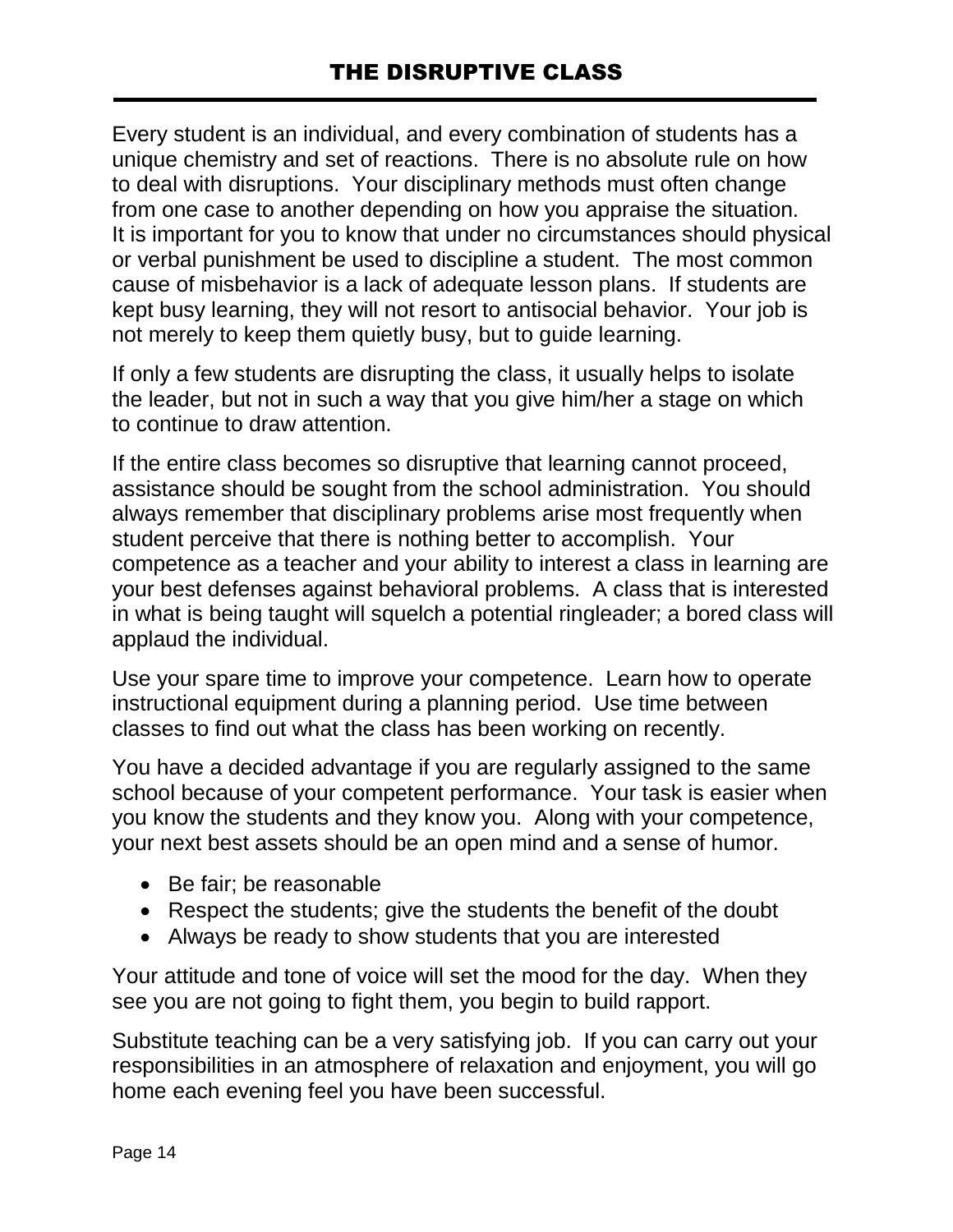## SUBSTITUTING IN SPECIAL EDUCATION

Triton School Corporation provides special education and related services for students who reside in the community and attend school in districts that are members of the JESSE cooperative. You may be called to substitute for students who are mentally disabled, learning disabled, or physically disabled. Many children so identified will be found in regular classrooms. Working with these students may represent a concern to some, but some fears are needless. A few pointers appear below. Remember that students with physical or learning difficulties are more like their nondisabled peers than not.

When working with students who are disabled, it may be helpful to remember:

- The instruction of disabled students generally requires a high level of continuity and structure. It is important to follow lesson plans and daily schedules as closely as possible. Give the students your expectations and expect completion of the assigned work.
- Check for notes from the teacher that could provide information regarding students who might require some special attention.
- In working with students with health related conditions, familiarize yourself with the location of the nurse's office and the immediate supervisor should an emergency occur.
- Students in any one classroom may be working at different levels and rates. A good rule of thumb is to keep students busy. The classroom teacher may provide fillers.
- Special classes for students with handicaps may include instructional assistants. Such persons may be most helpful in knowledge of routines, student information, etc. These assistants work under the direction of teachers, so lesson plans should include their activity and responsibilities as well.
- Maintain the seating chart left by the classroom teacher. He/she may have good reason for pairing or separating students.
- Attempt to keep movement within the classroom to a minimum.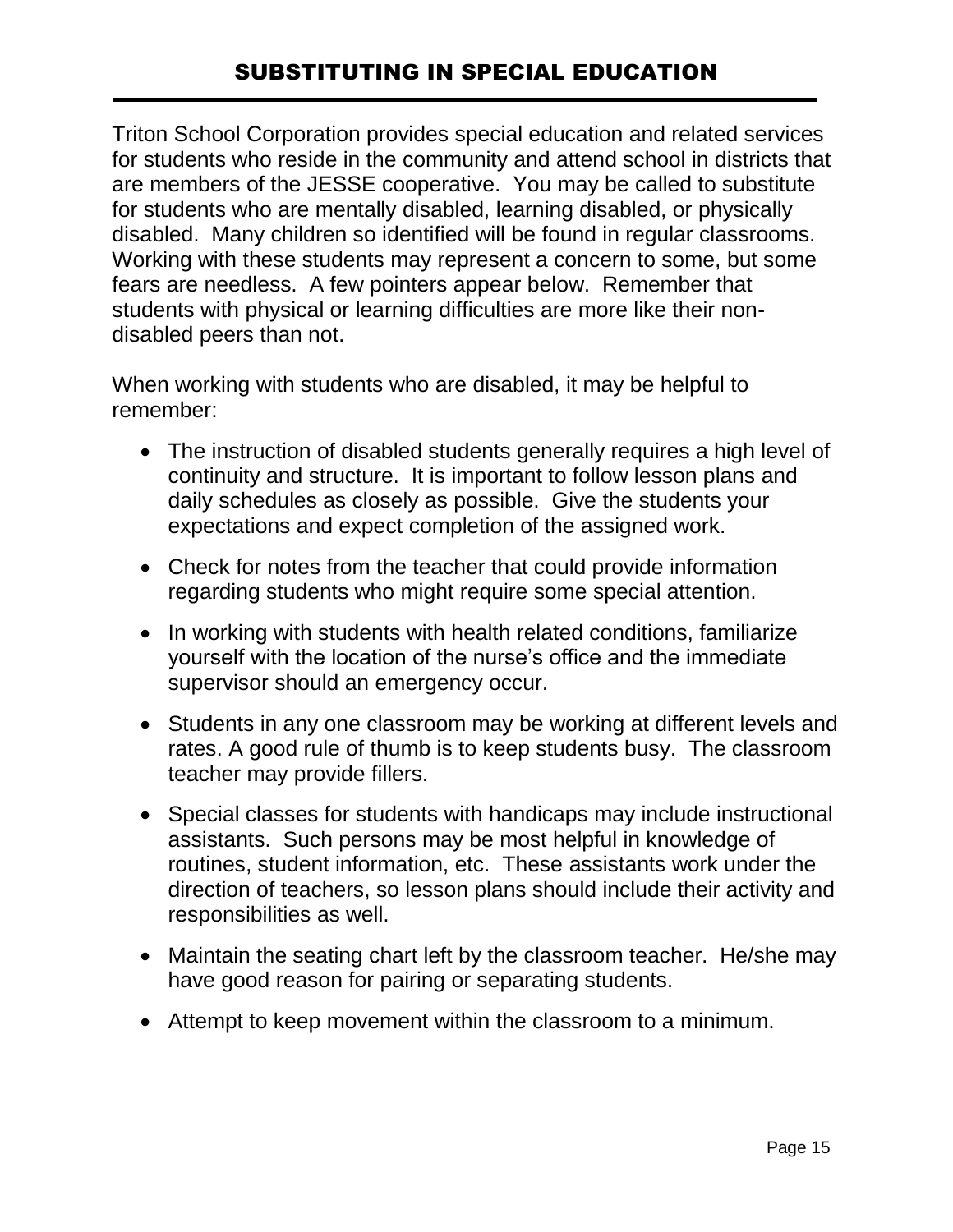All employees are directed to utilize the universal precautions outlined to prevent the transmission of dangerous communicable diseases, including Acquired Immune Deficiency Syndrome (AIDS), through blood or other bodily fluids.

In the event of a bodily fluid spill:

- Immediately send for the custodial staff for cleanup.
- Keep all students away from any furniture or area that has been soiled with blood or other bodily fluid until the custodial staff has completed the cleaning process of the area.
- Wear gloves when in contact with blood or other bodily fluids. To protect yourself, consider every student's body fluids as potentially infectious. A good rule of thumb is "if it's wet, wear gloves".
- Take measures to ensure that any clothing or objects soiled with an individual's blood or other bodily fluids do not continue to come in contact with other individuals.
- If an individual's blood or other bodily fluids come in contact with your skin, or that of other individuals, clean the skin immediately with alcohol or scrub the area with soap and water, then wash with alcohol.
- Place all materials used in the cleanup in plastic bags and close tightly.
- When an accident involves or causes an excessive spill of bodily fluids, whether on the playground, in PE class, or in a regular classroom, an adult should accompany the student to the health room.
- After above steps have been taken, wash hands using the following procedures:
	- o Wet both hands using a generous amount of soap and work up a lather. This will lift bacteria from the skin.
	- o Wash for a minimum of ten (10) seconds. A greater degree of contamination will require a longer washing time. Be sure to clean carefully under and around your fingernails.
	- o Keep your hands down. Rinse them well with warm running water.
	- o Dry your hands with paper towels. Use a towel to turn off the water. This protects your now clean hands form being contaminated by the potentially dirty fixtures.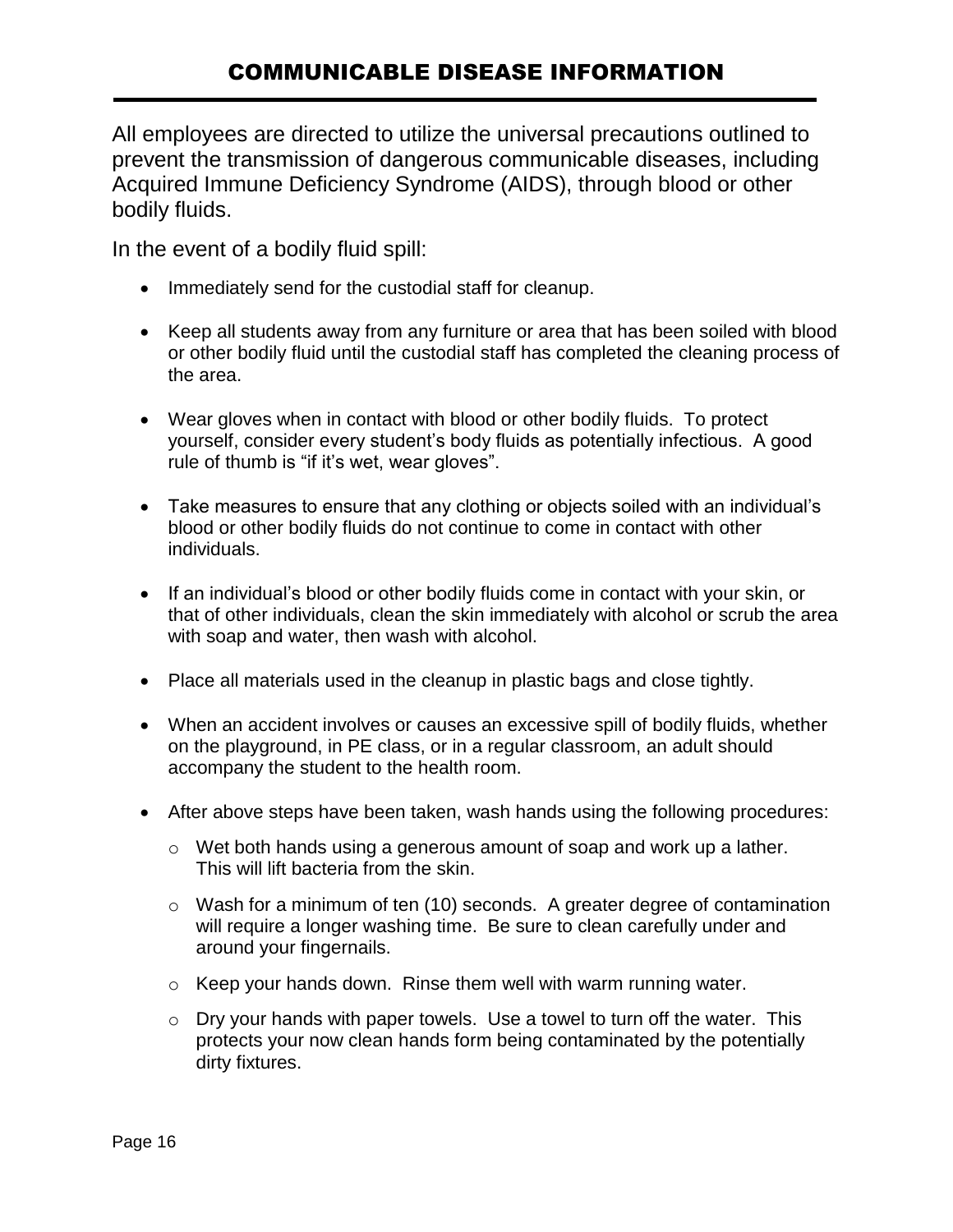The daily rate of pay for substitute teachers is \$60.00.

Substitutes will be paid every two weeks in accordance with the adopted substitute salary schedule.

If a substitute works fifteen (15) consecutive days for the same teacher and holds a currently valid regular Indiana Teaching License, he/she becomes entitled to be compensated on the current school corporation salary schedule for as long as he/she remains in that position or at any time during the school year when they substitute for that same teacher.

An Employee's Withholding Exemption Certificate, Form W-4, is required of all personnel appearing on the payroll. All substitute teachers should file this certificate in the Administration Building, 100 Triton Drive, Bourbon, Indiana, 46504. At that time, the substitute should obtain information regarding dates payroll checks are issued.

If a substitute has been scheduled to work on a certain day and school is canceled, delayed, or other circumstances arise where the substitute has not worked, they will not be paid. Substitute personnel will be paid for actual days in the classroom and will not be paid for holidays.

Payroll direct deposit slips are mailed the Thursday before the regularly scheduled Friday pay date. Direct deposit is required for everyone that works in the district. Direct deposit funds will be in your account by noon on payday. You will receive a direct deposit statement indicating your gross wages and the net amount deposited into your account(s).